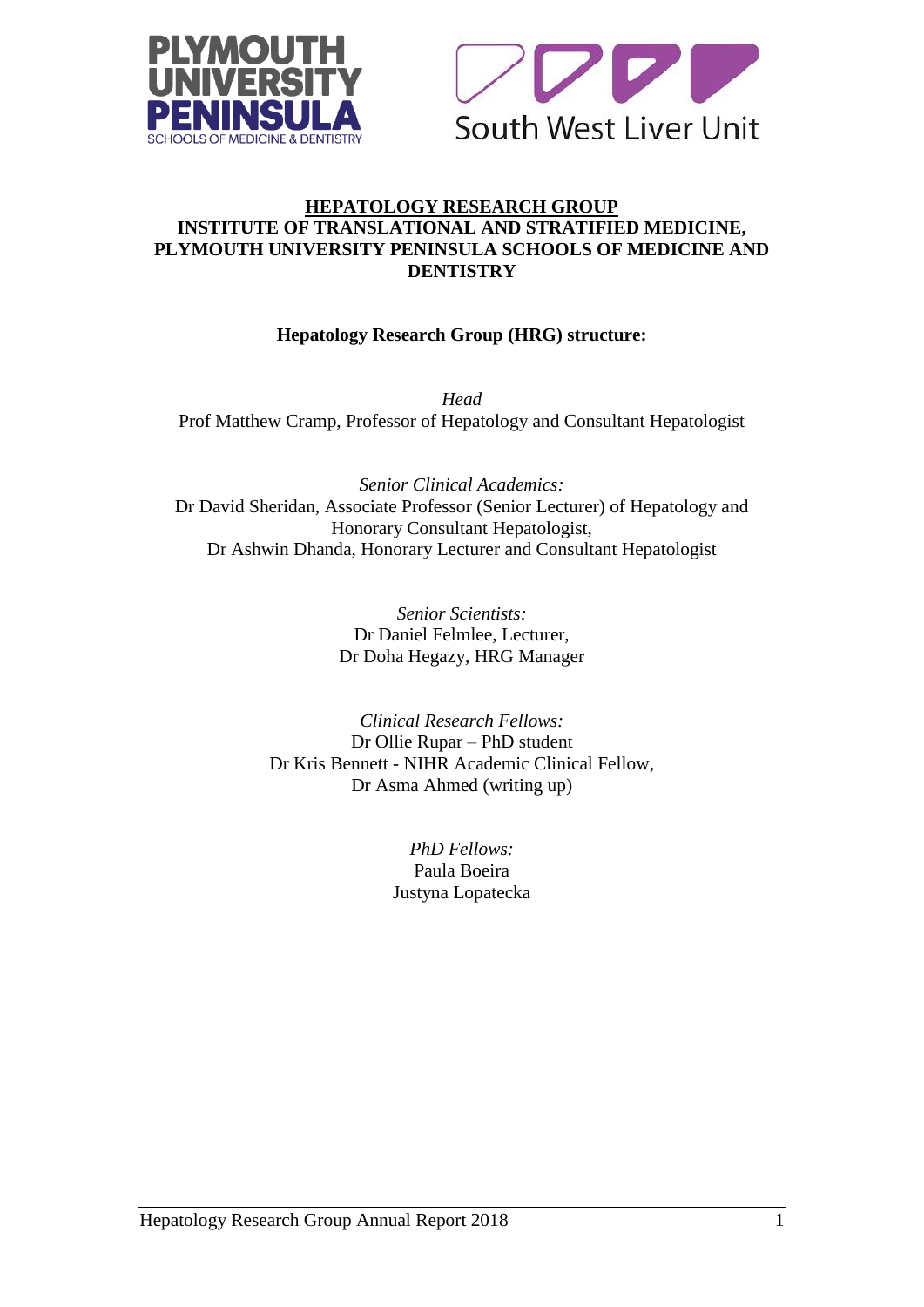



# **Hepatology Research Group Annual Report 2018**

### **Overview:**

2018 was a good year for the Hepatology Research Group (HRG) with continued growth and diversification of our research portfolio and the first full year of working in the excellent laboratories in the new Derriford Research Facility.

The HRG published a good number of high impact papers as well as presenting our findings at national and international meetings. The group focuses on 4 main areas of research interest:

- 1) hepatitis C virus infection and protection from infection
- 2) non-alcoholic fatty liver disease and metabolic liver diseases
- 3) alcohol related liver disease
- 4) liver cancer development and its prevention.

A short summary of the work in each of these areas is included in this report.

2018 was the first full year of Matthew Cramp's BASL Presidency and saw a busy year with a national survey of clinical services, the biggest ever BASL annual meeting in terms of attendance, and the setting up of a number of BASL special interest groups to facilitate liver research, grant applications and clinical developments at a national level in a wide range of liver conditions.

The group were successful in appointing Dr Queenie Tan as Hepatology Clinical Research Fellow. Dr Tan will join the HRG in March 2019 for a 3 year PhD project working with Dr Dhanda. Dr Kris Bennett continues to develop his PhD proposal in NAFLD as well as making good progress with his clinical training in gastroenterology and hepatology.

The HRG inflammatory liver disease biobank gained full ethics and HTA approval in 2017 and has continued to grow in 2018. This long term project allows us to prospectively collect and archive blood and tissue specimens from consenting patients with any underlying cause of liver disease and will underpin much future work with stored samples from the biobank expected to be used for a wide variety of scientific studies. The biobank is already helping our research programmes on non-alcoholic fatty liver disease and liver cancer.

The research group, together with the wider clinical team of the South West Liver Unit, continue to be actively involved in clinical trials and are major recruiters to many interventional studies (including clinical trials of new treatments for nonalcoholic fatty liver disease, primary biliary cholangitis, alcoholic hepatitis, and advanced decompensated liver disease) as well as additional observational studies.

A useful ongoing collaboration with Bath University saw another excellent undergraduate complete his year with the HRG in August and another student has joined us from September and is making good progress. We hope to continue with this successful link.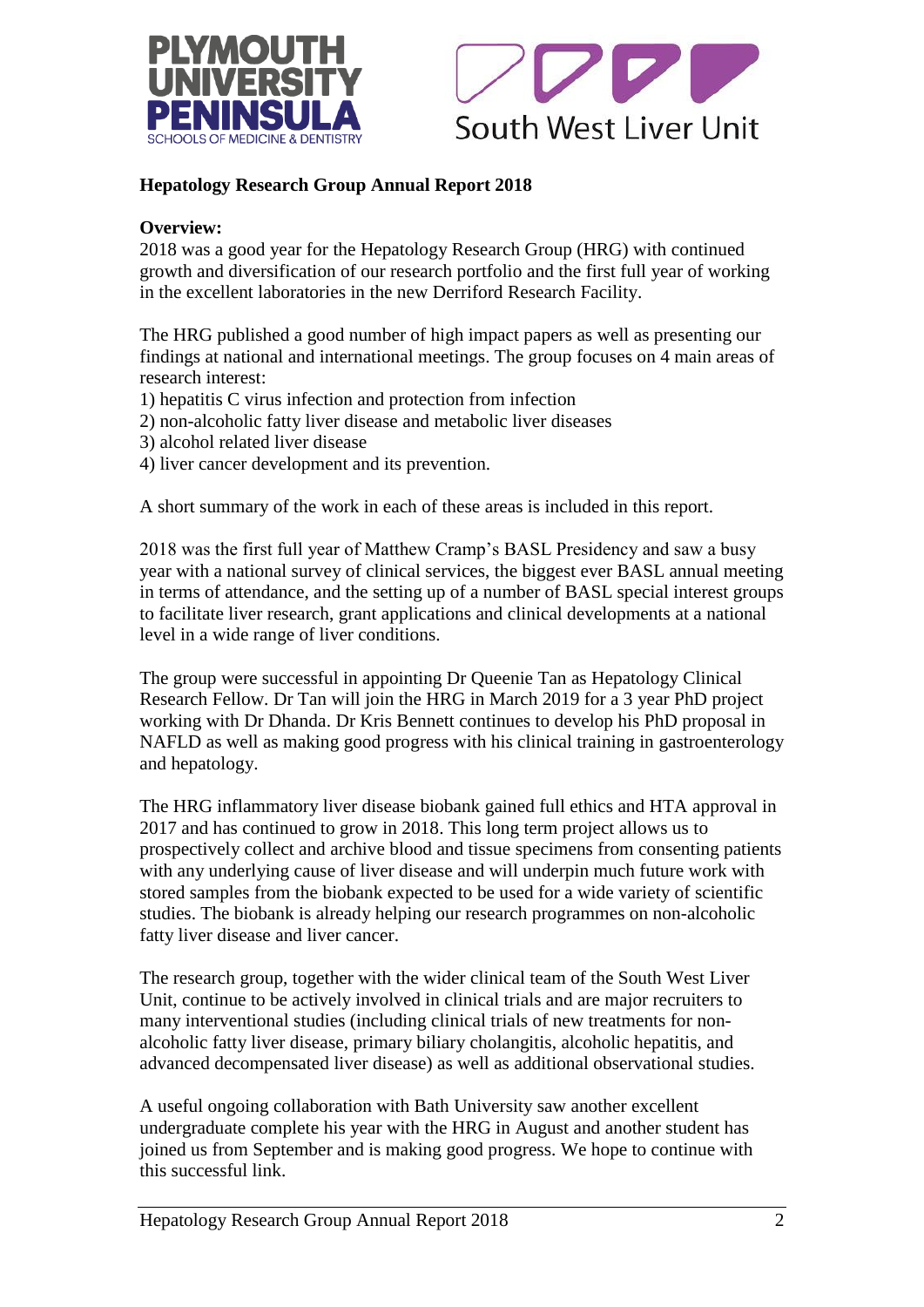



### **Hepatitis C Virus infection and Protection from Infection Leads: Matthew Cramp, Dan Felmlee**

The HRG studies on our two cohorts of HCV exposed but uninfected cases continue to uncover new findings and shed light on mechanisms of viral resistance. In the injection drug user cohort the work started by Dr Isaac Shawa continues. Isaac was awarded his PhD at the end of 2017 and his thesis included work describing significant differences in the lipidomics of HCV resistant cases from others in the IV drug using cohort he identified and recruited. Further analysis of this very large dataset in collaboration with Kings College Hospital (Dr Mark McPhail) is ongoing but points towards a potential ink with alterations in the lipid profile and innate immune responses. This is further supported by the work Dan and Kris are undertaking to follow on from Isaacs finding of major upregulation of in-vitro innate responses to viral RNA stimulation in EU cases, compared to infected cases.

In 2018 the work on the blood transfusion exposed but uninfected cohort made good progress. We have previously identified a number of rare genetic polymorphisms associated with high level resistance to HCV infection and have developed a cell culture model to functionally validate the genes associated. By using the CRISPR /Cas-9 system to knock out the identified genes, Dan with help from the Bath University students has developed a number of knock-out cell lines that are now being challenged with HCV pseudo-particles to determine if they are resistant to infection. This work will be greatly facilitated once the containment level lab in the DRF is open and we can start using replicating hepatitis C virus, but for now the work is continuing using the pseudoparticles. We are exploring the possibility that resistance to HCV infection may also confer protection from viruses using similar mechanisms of cell entry to HCV – these include Dengue and Zika virus both of which pose major public health problems.

The next 12 months will see Dan submit an MRC grant bid to take this work forward and the opening of the Containment Level 3 facility at the DRF needed for the next stages of the laboratory work.

On the clinical front, Matthew Cramp as clinical lead for the Peninsula HCV Operational Delivery Network oversaw more than 400 patients across Devon Cornwall and Somerset successfully treated and cured of their HCV infection in 2018 – a record number.

### **Non-alcoholic fatty liver disease and metabolic liver diseases Lead: David Sheridan, Dan Felmlee**

Research developments in the area of NAFLD and metabolic liver disease continued apace in 2018. Dr Sheridan as clinical lead for NAFLD has designed and implemented a new local referral pathway. Work on the themes of streamlining NAFLD management care pathways with primary care, links to weight management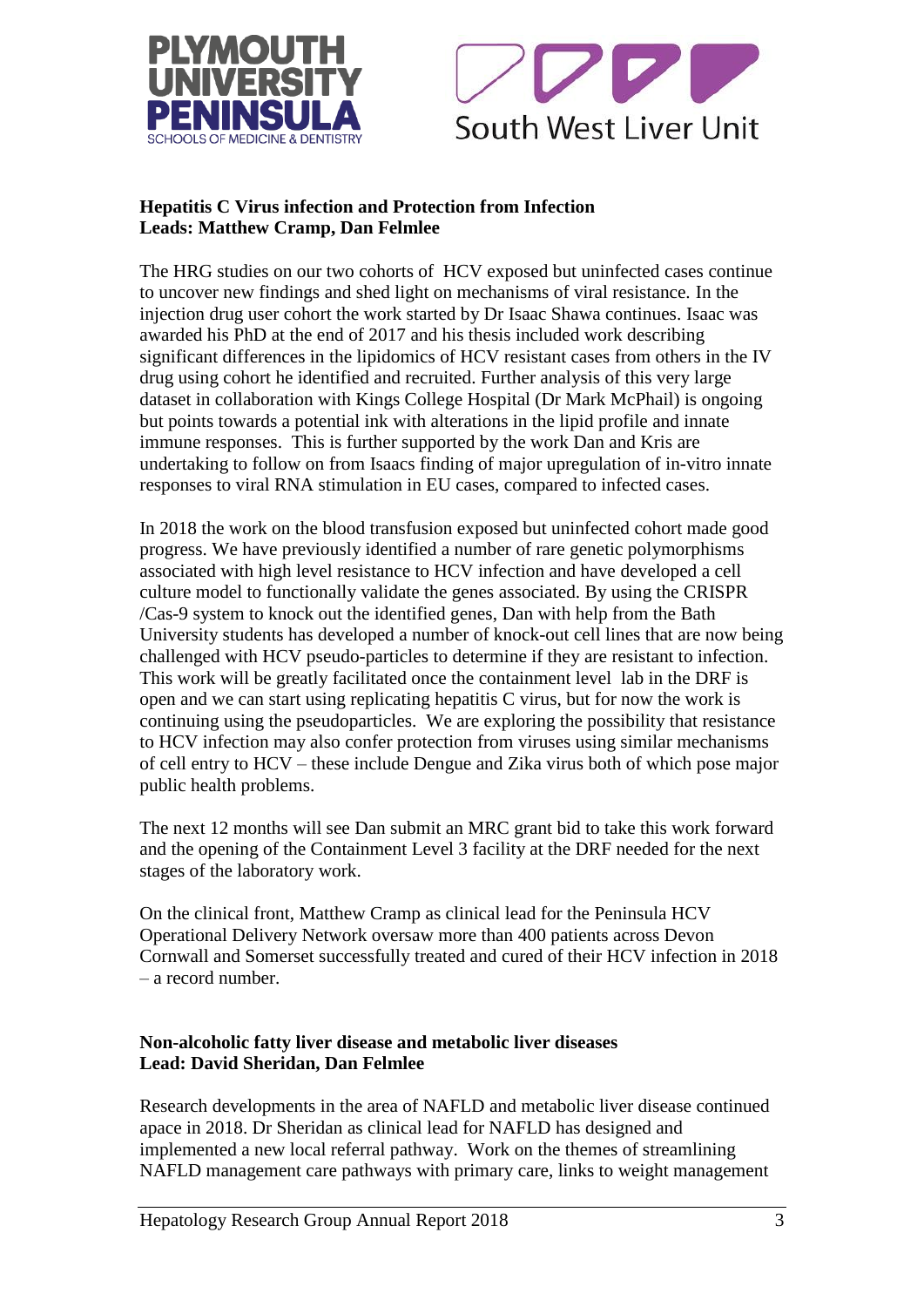



services, and with a research focus on the utility of non-invasive diagnostics within clinical pathways plus motivation / behaviour changes for lifestyle interventions.

Dr Sheridan has a growing reputation in the study of metabolic liver diseases, and was an invited speaker at the international inherited disorders of metabolism affecting the liver meeting in Leuven, Belgium in March 2018. He was co-chair and organiser of the metabolic liver disease symposium at the BASL Basic Science meeting held in June 2018 in Derbyshire. He has provided peer review for grants and publications from Wellcome, MRC, NIHR and Cancer Research UK in 2018 .

On the clinical research front, Dr David Sheridan was Principal Investigator for the M118 study evaluating the diagnostic utility of the Fibroscan XL probe and controlled attenuation parameter for NAFLD. This has reported several abstracts presented as both oral and poster presentations at EASL and AASLD, and accepted for publication in Gastroenterology, the most prominent journal in the field of gastrointestinal disease (Impact Factor 20.773)

Increasing interest and collaboration with Prof Adrian Taylor, Tom Thomson and the PenCTU / RDS South West (Peninsula Clinical Trials Unit / Research Development Service) on the role of lifestyle interventions and behaviour change as first line treatment for NAFLD has culminated in a NIHR multicentre grant proposal, prioritised by the BASL BSG NAFLD special interest group.

Paul Boeira successfully transferred to the PhD programme for her project investigating mitochondrial dysfunction in NASH in collaboration with CN Bio Innovations. We are very grateful to Northcott Devon Medical Foundation (TB/MG/N05002) for a consumables grant of £9987 to support this work.

Successful recruitment into global phase 2 and 3 clinical trials for novel therapeutic targets for NASH continues, with Plymouth Hospitals being a major recruiting centre. We are using Multiparametric MRI scanning technology from Perspectum Diagnostics Ltd in clinical trials sponsored by Intercept and Novartis, and are exploring further utility of this non-invasive diagnostic technology in clinical diagnostic pathways as an alternative to liver biopsy.

The Inflammatory Liver Diseases Biobank (ILB) is growing and has focused on collection of blood samples and clinical data as well as liver tissue. The expectation is that this resource will continue to grow and in the future support a wide range of transitional liver disease research projects.

### **Alcohol related liver disease Lead: Ashwin Dhanda**

The key development in 2018 was Dr Ashwin Dhanda's appointment as a Consultant Hepatologist at University Hospitals Plymouth NHS Trust. This permanent position includes funded University time to enable Ashwin to build on the strong links with the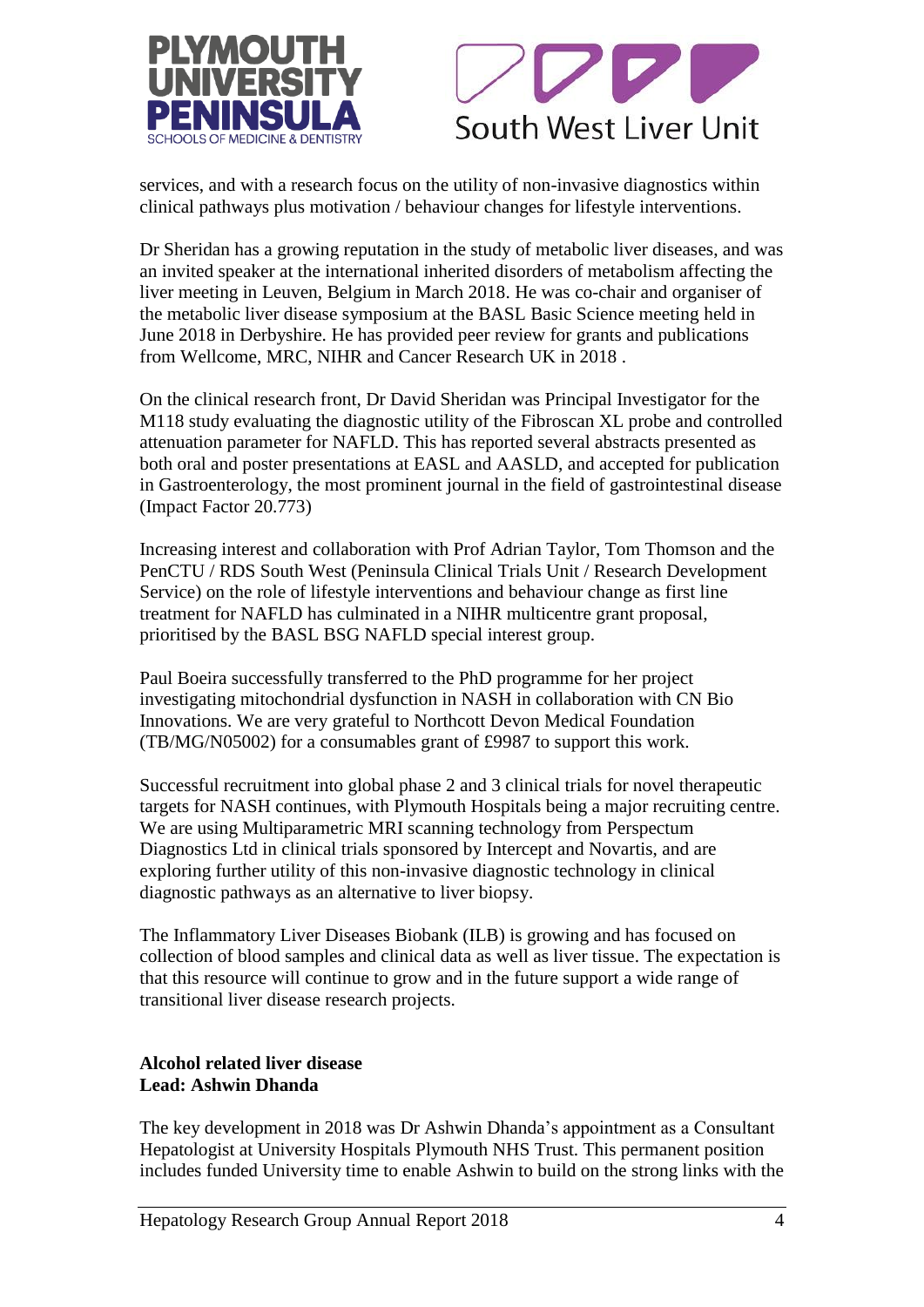



South West Liver Unit and to continue his growing research into alcohol-related liver disease.

Ashwin completed two small projects in 2018. The first, funded by Guts UK (formerly Core), investigated whether an established immune blood test could predict outcome of patients with alcoholic hepatitis. The preliminary results are positive and have led to further funding to evaluate this blood test in another 200 patients. The second project, funded by Plymouth Hospitals Charity and performed in collaboration with the Department of Chemistry in the University, measured a range of important trace elements in blood samples from over 300 patients with alcohol-related liver disease. A report is currently being prepared.

Ashwin is a work-stream lead in the MRC Stratified Medicine Consortium "Minimising mortality from alcoholic hepatitis" and work continues in getting this set up. The first clinical trial has now opened to recruitment and the cohort study is due to commence in Spring 2019. Ashwin's diagnostic evaluation study, part of the cohort study, will start in Summer 2019 after recruitment of a research technician.

Ashwin also secured European funding from ERAB: the European Foundation for Alcohol Research. In collaboration with Dr Garry Farnham, Prof Matthias Futschik and Prof Mat Upton from the Faculty of Medicine, he will investigate whether a circulating bacterial or fungal DNA 'signature' can predict development of subsequent infection or death in patients with alcohol-related liver disease.

2019 holds much promise for alcohol-related liver disease in Plymouth. A new PhD student, Justyna Lopatecka, started in October 2018 working together with Dr Gyorgyi Fejer investigating innate immune responses in macrophages. A clinical PhD student is due to start with Ashwin in the Spring to work on investigating the regulation of steroid signalling in patients with alcoholic hepatitis. Together with the new research technician due to start in the Summer, Ashwin will be able to continue his laboratory research into immune dysfunction in alcohol-related liver disease.

### **Liver cancer development and its prevention Lead: Matthew Cramp, Jemimah Denson, Michael Jarvis**

Dr Ollie Rupar continues his work in this area studying universal tumour associated antigen (U-TAA) expression in various types of liver tumour using a combination of histological and genetic methods. He has managed to successfully extract and then sequence DNA from a large number of archived tissue samples. He has sequenced U-TAA from both tumour and non-tumour tissue with known polymorphisms shown to be expressed in differing patterns according to tumour type. He is now working on tissue staining of U-TAA using immunohistochemistry and will then move on to seek potential biomarkers of liver tumour development in stored sera held in the biobank. We hope our findings will help better refine the identification of early malignancy and variant tumours that progress more rapidly.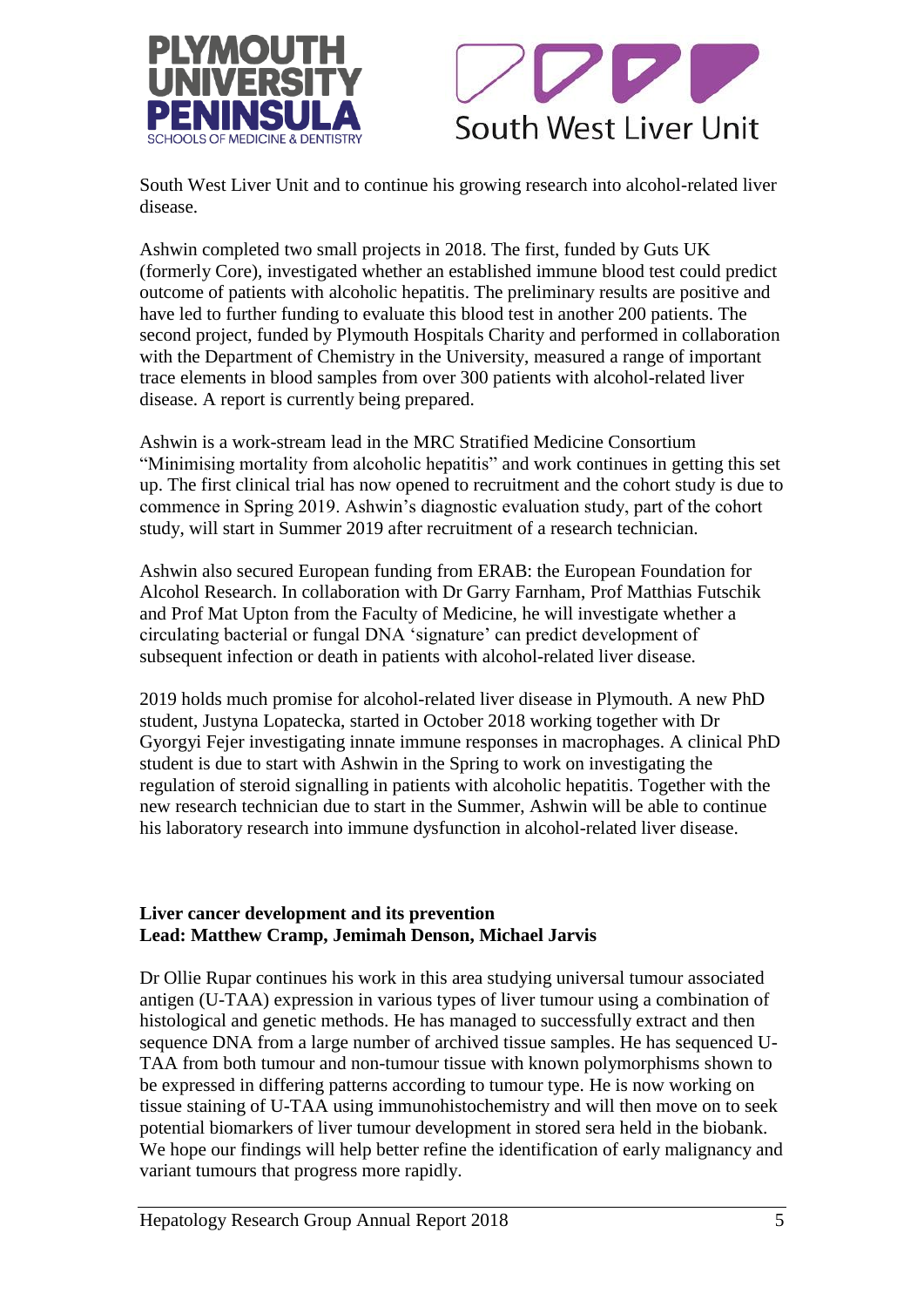



# **HRG Management and teaching Lead: Doha Hegazy**

The move from the John Bull Building to the Derriford Research Facility in September 2017 was a big step forward for us and the DRF has proved to be an excellent environment for networking as well as providing fantastic laboratory facilities. We now regularly see and meet with scientists with different areas of expertise – this has enhanced meetings, seminars and the whole research work experience.

My role within the group is mainly management and teaching. At the management level in 2018, I completed multiple tasks with the general lab managers to provide a safer and healthier working environment. The Containment Level 3 laboratory is nearly complete and the HRG are looking forward to being able to use this facility once all the regulatory approvals are in place.

The general data protection regulations (GDPR) were changed in May 2018, and we ensured that all team members were trained to meet all required standards in both information governance and data security as well as those required by the Human Tissue Act regulations which remains especially important with the growth of the inflammatory liver diseases biobank.

Inspiring the next generation of researchers is key, and the HRG led by Doha, ran a number of successful Special Study Units in 2018 to introduce undergraduate medical students to the laboratory and to foster interest in translational research. In particular the healthcare environment SSU for years 1 and 2 proved very successful and the students submitted excellent essays about the efforts and progress towards the WHO goal of elimination of viral hepatitis as a public health threat by 2030.

I attended European Association for the Study of the Liver (EASL), Paris, 2018, the conference was a great opportunity to enrich and update my teaching materials.

# **Current and future plans**

2018 was the first full year in the Derriford Research Facility (DRF) adjacent to the main Plymouth University Peninsula Schools of Medicine and Dentistry (PUPSMD) building and right beside Derriford Hospital. The DRF has brought medical, dental and biomedical laboratory-based researchers together and has significantly improved interdisciplinary working and clinical collaborations.

The DRF significantly expanded the laboratory facilities of the HRG at the medical school site but we have still not got the containment level 3 (CL3) laboratory fully equipped and approved. The approval of CL3 laboratories is an involved process, and this is taking longer than hoped as well as requiring further investment. We are now close to getting the final bits of equipment needed and hope to have the DRF CL3 lab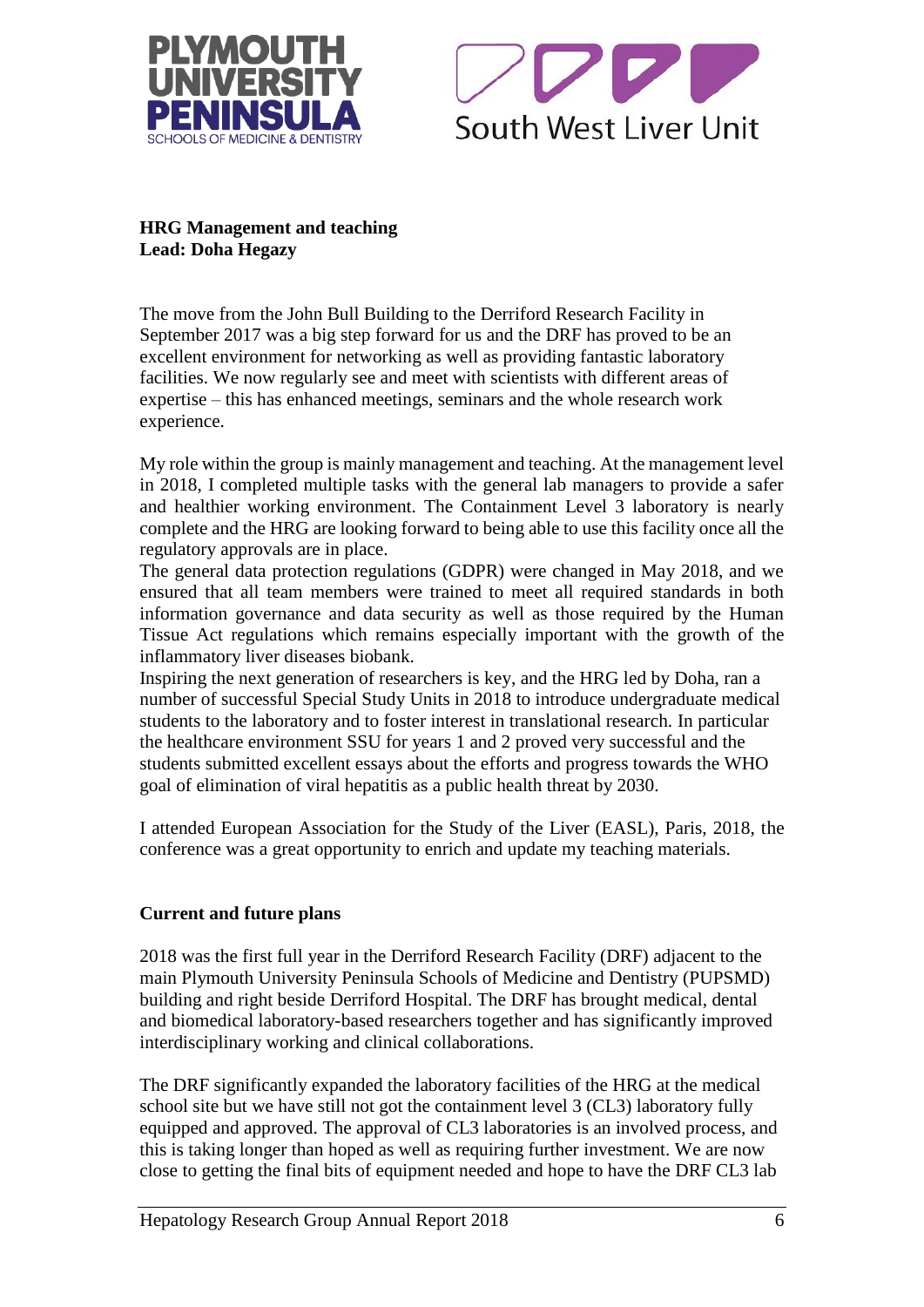



fully commissioned in 2019. This will at long last allow the HRG to undertake the viral challenge work here in Plymouth rather than at our collaborators laboratories in Glasgow. This work is a key part of the studies to better understand the mechanism of HCV resistance identified in the blood transfusion cohort of cases.

Collaborations, both within University of Plymouth and outside the university, remain a major part of the groups long term viability strategy. The relocation of many of our internal collaborators to the DRF was a major step in the right direction. Our collaborations with Imperial College London as part of the successful MRC stratified medicine bid in alcoholic hepatitis is going well as is our ongoing work with the MRC Centre for Virology in Glasgow. We have recently developed stronger links with the Institute of Hepatology at Kings College London and hope to further develop these in 2019.

Work with the SW Academic Health Science Network has helped us access new funding streams to develop alcohol services. In 2019 the resource allocated by commissioners will further strengthen the assertive alcohol outreach service in Plymouth, to try and reduce hospital admissions from alcohol related harm.

Our involvement in clinical trials continues. The HRG and SWLU are the largest recruiter to trials in liver disease in the southwest and have brought a range of new treatments to patients from across Devon Cornwall and Somerset. We are currently setting up clinical trials in NAFLD, primary biliary cholangitis, primary sclerosing cholangitis, hepatic encephalopathy, severe alcoholic hepatitis and in decompensated liver disease.

A key marker of the groups success will be increasing our success in obtaining grant support. Dr Dhanda has started work on our first Medical Research Council funded project. Ensuring the financial sustainability of the group at a time of increasing pressure on university and academic funding remains a key priority and in 2019 we hope to hear the outcome of a current application to NIHR and will be submitting a number of new applications to the MRC, NIHR and others.

The generosity and financial support provided by the Mary Kinross Trust for 2018 and for 2019 has been instrumental in keeping the HRG viable and to allow us to continue working towards greater financial stability from external grant support. We are extremely grateful to them for all their support over many years and their ongoing commitment to help us in 2019.

We remain indebted to all the patients and their families who have supported us by getting involved in clinical trials and consenting to the research work, to the clinical team at the SWLU and to all our collaborators both in the UK and abroad.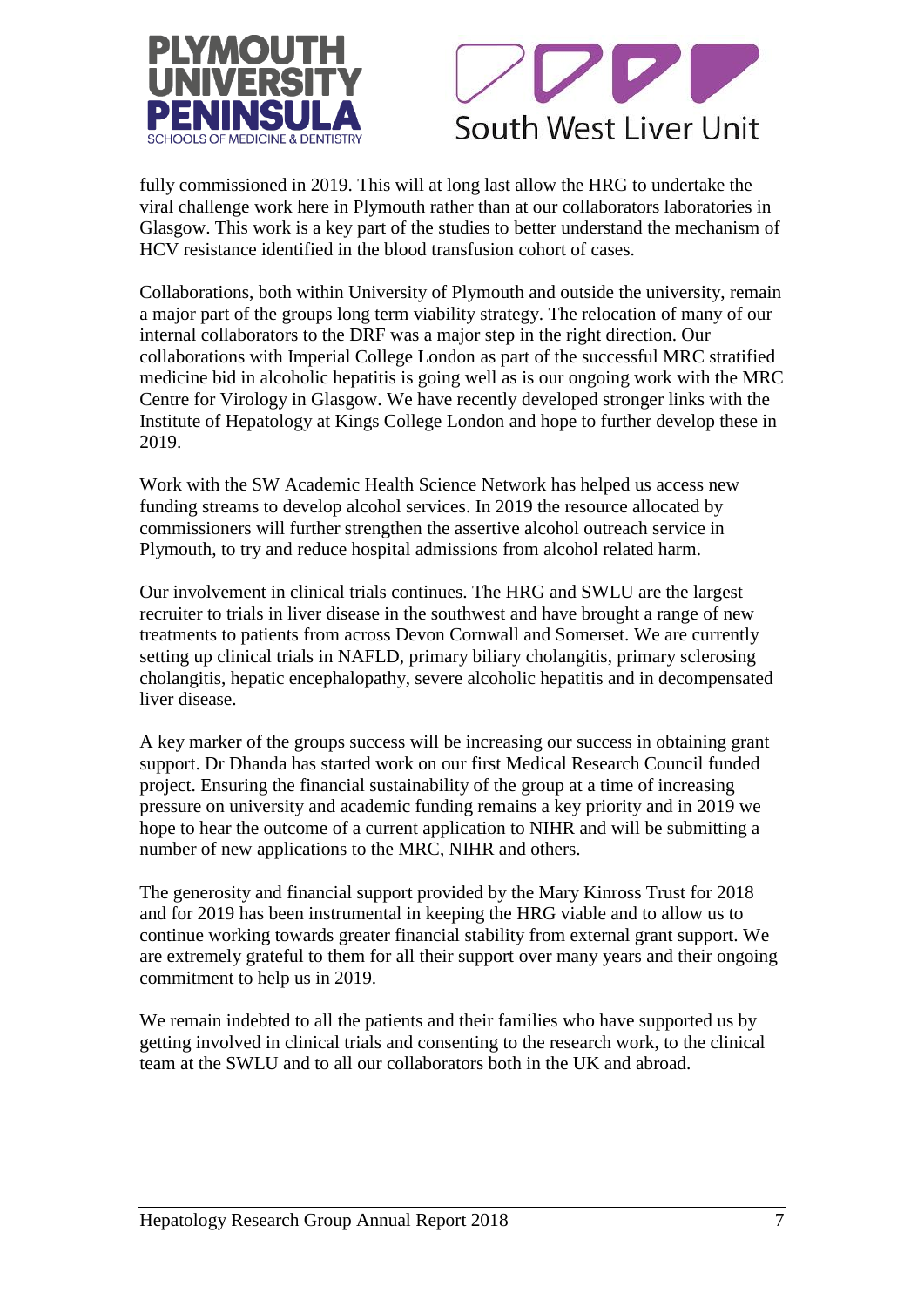



# **Research Outputs for 2018:**

### **Publications:**

Accuracy of FibroScan Controlled Attenuation Parameter and Liver Stiffness Measurement in Assessing Steatosis and Fibrosis in Patients With Nonalcoholic Fatty Liver Disease. Eddowes PJ, Sasso M, Allison M, Tsochatzis E, Anstee QM, **Sheridan D**, Guha IN, Cobbold JF, Deeks JJ, Paradis V, Bedossa P, Newsome PN. *Gastroenterology. 2019 Jan 25: S0016-5085(19)30105-2*

Gathering momentum for the way ahead: fifth report of the Lancet Standing Commission on Liver Disease in the UK.

Williams R, Alexander G, Aspinall R, Batterham R, Bhala N, Bosanquet N, Severi K, Burton A, Burton R, **Cramp ME**, Day N, Dhawan A, Dillon J, Drummond C, Dyson J, Ferguson J, Foster GR, Gilmore I, Greenberg J, Henn C, Hudson M, Jarvis H, Kelly D, Mann J, McDougall N, McKee M, Moriarty K, Morling J, Newsome P, O'Grady J, Rolfe L, Rice P, Rutter H, Sheron N, Thorburn D, Verne J, Vohra J, Wass J, Yeoman A.

*Lancet. 2018 Dec 1;392:2398-2412.*

Bacterial and fungal infections in acute-on-chronic liver failure: prevalence, characteristics and impact on prognosis.

Fernández J, **Acevedo J**, Wiest R, Gustot T, Amoros A, Deulofeu C, Reverter E, Martínez J, Saliba F, Jalan R, Welzel T, Pavesi M, Hernández-Tejero M, Ginès P, Arroyo V; European Foundation for the Study of Chronic Liver Failure. *Gut. 2018 Oct;67(10):1870-1880*

Elbasvir/grazoprevir and sofosbuvir for hepatitis C virus genotype 3 infection with compensated cirrhosis: A randomized trial.

Foster GR, Agarwal K, **Cramp ME**, Moreea S, Barclay S, Collier J, Brown AS, Ryder SD, Ustianowski A, Forton DM, Fox R, Gordon F, Rosenberg WM, Mutimer DJ, Du J, Gilbert CL, Asante-Appiah E, Wahl J, Robertson MN, Barr E, Haber B. *Hepatology. 2018 Jun;67(6):2113-2126*

Primary Prophylaxis of Variceal Bleeding Is Combined Prophylaxis More Effective? **Bennett K**, Vine L, Lim Y, Bendall O and **Juan Acevedo** *Gastroenterology Medicine & Research. 2018 May;1(4)*

Disease burden and costs from excess alcohol consumption, obesity, and viral hepatitis: fourth report of the Lancet Standing Commission on Liver Disease in the UK.

Williams R, Alexander G, Armstrong I, Baker A, Bhala N, Camps-Walsh G, **Cramp ME**, de Lusignan S, Day N, Dhawan A, Dillon J, Drummond C, Dyson J, Foster G, Gilmore I, Hudson M, Kelly D, Langford A, McDougall N, Meier P, Moriarty K, Newsome P, O'Grady J, Pryke R, Rolfe L, Rice P, Rutter H, Sheron N, Taylor A, Thompson J, Thorburn D, Verne J, Wass J, Yeoman A.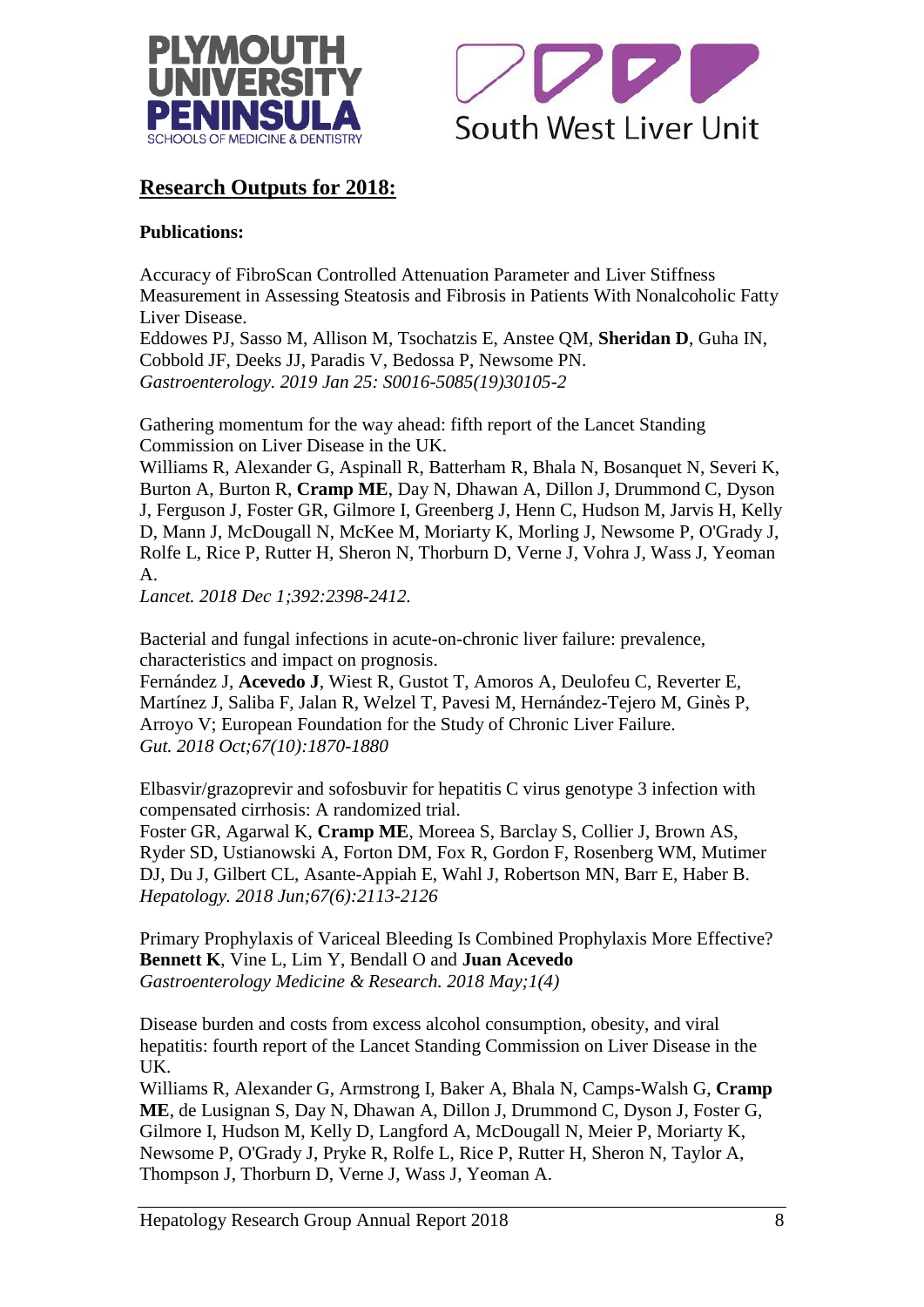



*Lancet. 2018 Mar 17;391:1097-1107*

Enhanced natural killer cell activity is found in exposed uninfected recipients of hepatitis C-contaminated blood. **Ow MM, Hegazy D, Warshow UM, Cramp ME**. *J Viral Hepat. 2018 Mar;25(3):245-253.*

### **Conference Presentations:**

### **International Meetings:**

*European Association for the Study of the Liver meeting Paris April 2018:*

Upregulated innate immune responses in a hepatitis C virus exposed uninfected cohort.

**Shawa I, Bennett K, Sheridan D, Felmlee D, Hegazy D, Ahmed A,** Wood C, Jackson S, Fejer G, **Cramp ME**

Performance of controlled attenuation parameter (CAP) to assess steatosis in a large prospective multicentre UK study of patients with non-alcoholic fatty liver disease (NAFLD)

P. Eddowes, M. Allison , E. Tsochatzis , Q. Anstee , **D. Sheridan** , I.N. Guha , J. Cobbold , V. Paradis, P. Bedossa, P. Newsome

Treatment Efficacy and Safety of Seladelpar, a Selective Peroxisome Proliferator-Activated Receptor Delta agonist, in Primary Biliary Cholangitis Patients: 12-and 26- Week Analyses of an Ongoing, International, Randomized, Dose Ranging Phase 2 Study

G. Hirschfield, P. Boudes , C. Bowlus, N. Gitlin, G. Michael, S. Harrison, S.C. Gordon, R. Aspinall, Y. Doerffel, A.E. Kremer, **D. Sheridan**, B. Bacon, C. Berg, B. Borg, T. Hassanein, J. Odin, M. Shiffman, P.J. Thuluvath, D. Thorburn, D. Bernstein, P. Buggisch, L. Corless, C. Levy, M.J. Mayo, M.G. Swain, J. Vierling, M.-A. Wörns, A.(S.) Steinberg, S. Bergheanu, Y.-J. Choi , M. Varg, R. Martin, C. Mcwherter, D. Jones

Pharmacokinetics and pharmacodynamics of seladelpar, a potent and selective PPARdelta, in patients with primary biliary cholangitis

P. Boudes , G. Michael, C. Bowlus, G. Hirschfield, D. Jones, J. Odin, **D. Sheridan**, N. Gitlin, S. Harrison, T. Hassanein, C. Levy, M. Shiffman, D. Thorburn, P.J. Thuluvath, J. Vierling, Y.-J. Choi, M. Varga, A.(Sasha) Steinberg, C. Mcwherter, R. Martin.

Algorithm to identify patients with an activity grade  $> 2$  in type 2 diabetic patients with non-alcoholic fatty liver disease (NAFLD)- development in a large prospective multicenter UK study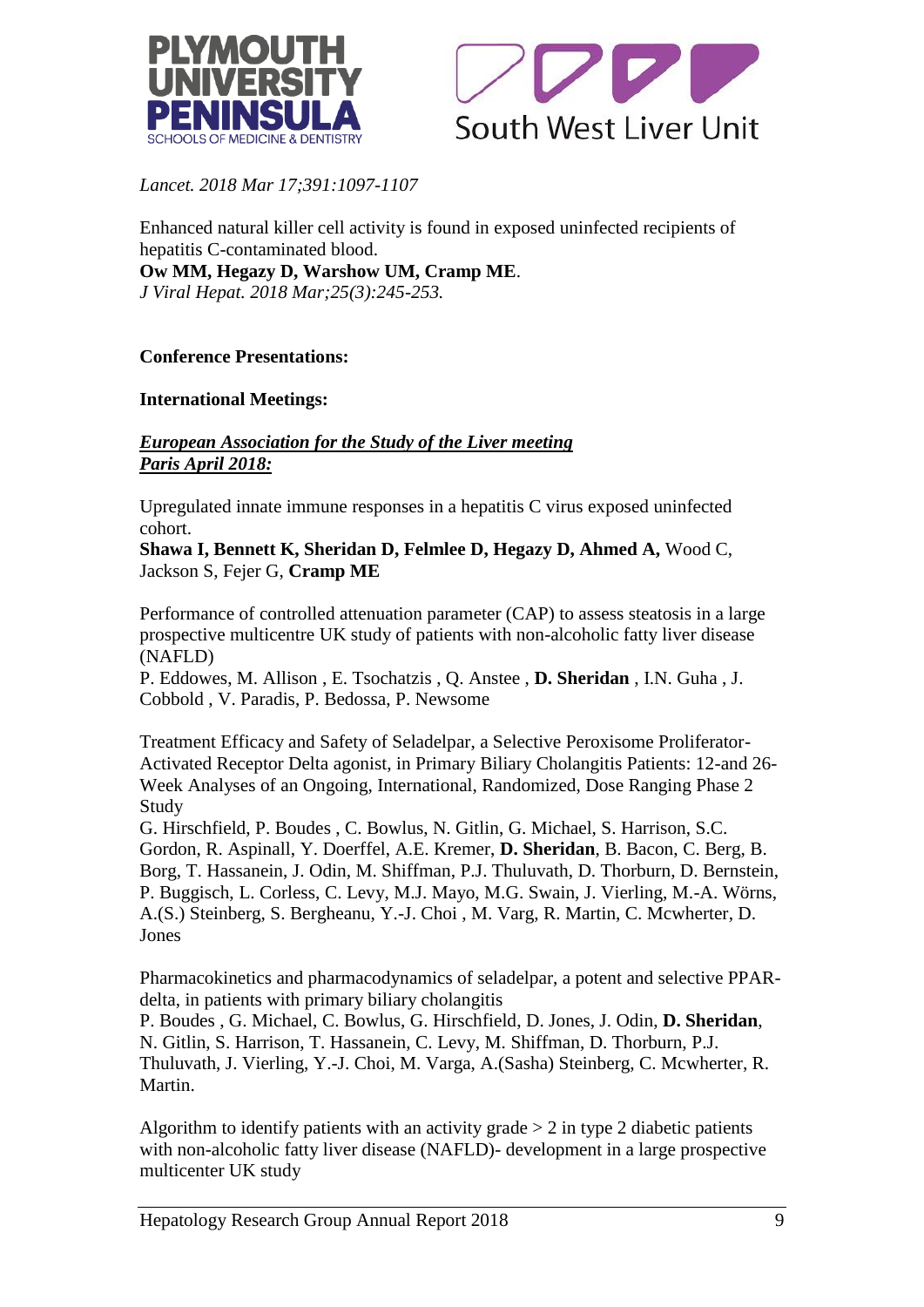



P. Eddowes, M. Allison, E. Tsochatzis, Q. Anstee, **D. Sheridan**, I.N. Guha, J. Cobbold , Valérie Paradis, P. Bedossa, P. Newsome

### *American Association for the Study of Liver Disease meeting San Francisco November 2018:*

Fibroscan-Based Score (FS3) to Identify Nash Patients with NAS≥4 and F≥2: Development in a NAFLD UK Cohort - External Validation in a Malaysian NAFLD Cohort, a US Screening Cohort and a French Bariatric Surgery Cohort abstract 0140 oral M Sasso, WK Chan, SA. Harrison, S Czernichow, MED Allison, EA. Tsochatzis,

QM. Anstee, **DA. Sheridan**, IN Guha, JFL Cobbold, M Raihan, V. Paradis, P Bedossa, Mahadeva, C Barsamian, AH. Paredes, CD. Fournier, V Miette, L Sandrin PN. Newsome

Expanding the Use of the VCTE XL Probe in Morbid Obese Patients: Validation of a New Automated Adaptive Measurement Depths Algorithm in a Large UK Multicenter Cohort; abstract 2299 poster

M Clet, P Eddowes, MED Allison, EA. Tsochatzis, QM. Anstee, **DA. Sheridan**, INeil Guha, JF L Cobbold, V Paradis, P Bedossa, CD. Fournier, L Sandrin, V Miette PN. Newsome

Cost Analysis of Triage Algorithms to Identify Patients with Nash+NAS≥4+F≥2Abstract 1682 poster

M Sasso, PN. Newsome, AH. Paredes, MED Allison, EA. Tsochatzis, QM. Anstee, **DA. Sheridan**, INeil Guha, JFL Cobbold, J Whitehead, V Paradis, P Bedossa, C Fournier, V Miette, SA. Harrison

Does the Inter-Quartile Range (IQR) of Controlled Attenuation Parameter (CAP) Serve As a Reliability Criterion for the Evaluation of Steatosis? - Evaluation in a Large Prospective Multicenter UK Study on Non-Alcoholic Fatty Liver Disease Patients. Abstract 1688 poster

P Eddowes, MED Allison, EA. Tsochatzis, QM. Anstee, **DA. Sheridan**, IN Guha, JFL Cobbold, V Paradis, P Bedossa, PN. Newsome

Efficacy and Safety of Seladelpar, a Selective Peroxisome Proliferator-Activated Receptor Delta Agonist, in Primary Biliary Cholangitis: 52-Week Analysis Late Breaker 3.

CL. Bowlus, GW. Neff, R Aspinall, MR. Galambos, A Goel, G Hirschfield, A Kremer, MJ. Mayo, MG Swain, B Borg, Y Dörffel, SC Gordon, SA. Harrison, D Jones, P J. Thuluvath, C Levy, **DA Sheridan**, CM. Stanca, BR. Bacon, C Berg, TI Hassanein, J Odin, ML. Shiffman, D Thorburn, JM. Vierling, D Bernstein, P Buggisch, L Corless, CS Landis, AL. Peyton, HA. Shah, MA Woerns, N Gitlin, A Steinberg, S Bergheanu, G Amato, YJ Choi, S Rosenbusch, M Varga, C McWherter, P Boudes